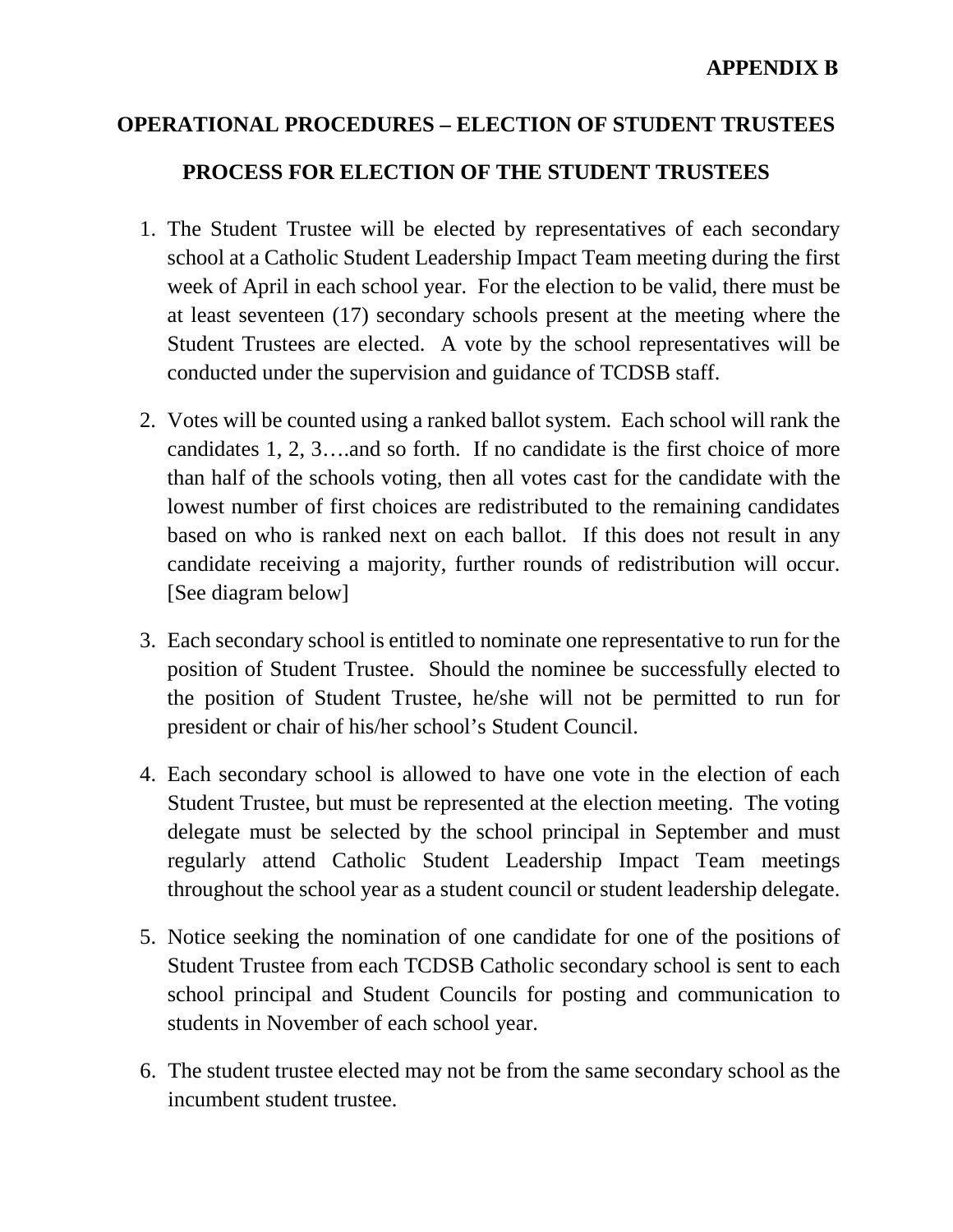- either the President of the Student Council or his/her designate to sit on a Student Trustees Selection Committee for the purpose of reviewing applications for the positions of Student Trustees and nominating candidates. 7. Each secondary school, via the Principal and Student Council, must appoint If a secondary school is nominating a candidate for the position of Student Trustee, it is the responsibility of the Principal to ensure that the process is fair and equitable.
- Office the Director of Education to ensure each applicant is eligible under the requirements of the TCDSB policy, the Education Act and Regulations. 8. Applications will first be received and pre-screened by staff assigned by the
- Trustees. 9. An all-candidates/election meeting will be held before April  $1<sup>st</sup>$  of each school year at which time a presentation will be made by the nominees for Student
- in the same year he/she holds the position of Student Trustee. 10.A student is not permitted to serve as both a Student Council president or chair
- 11. Where a vacancy occurs with one Student Trustee, the second Student Trustee will continue with his/her duties and the Director of Administrative Affairs of CSLIT shall fulfill the duties of a Student Trustee for the balance of the Student Trustee's term or until such time as a by-election is held and a new Student Trustee is elected.